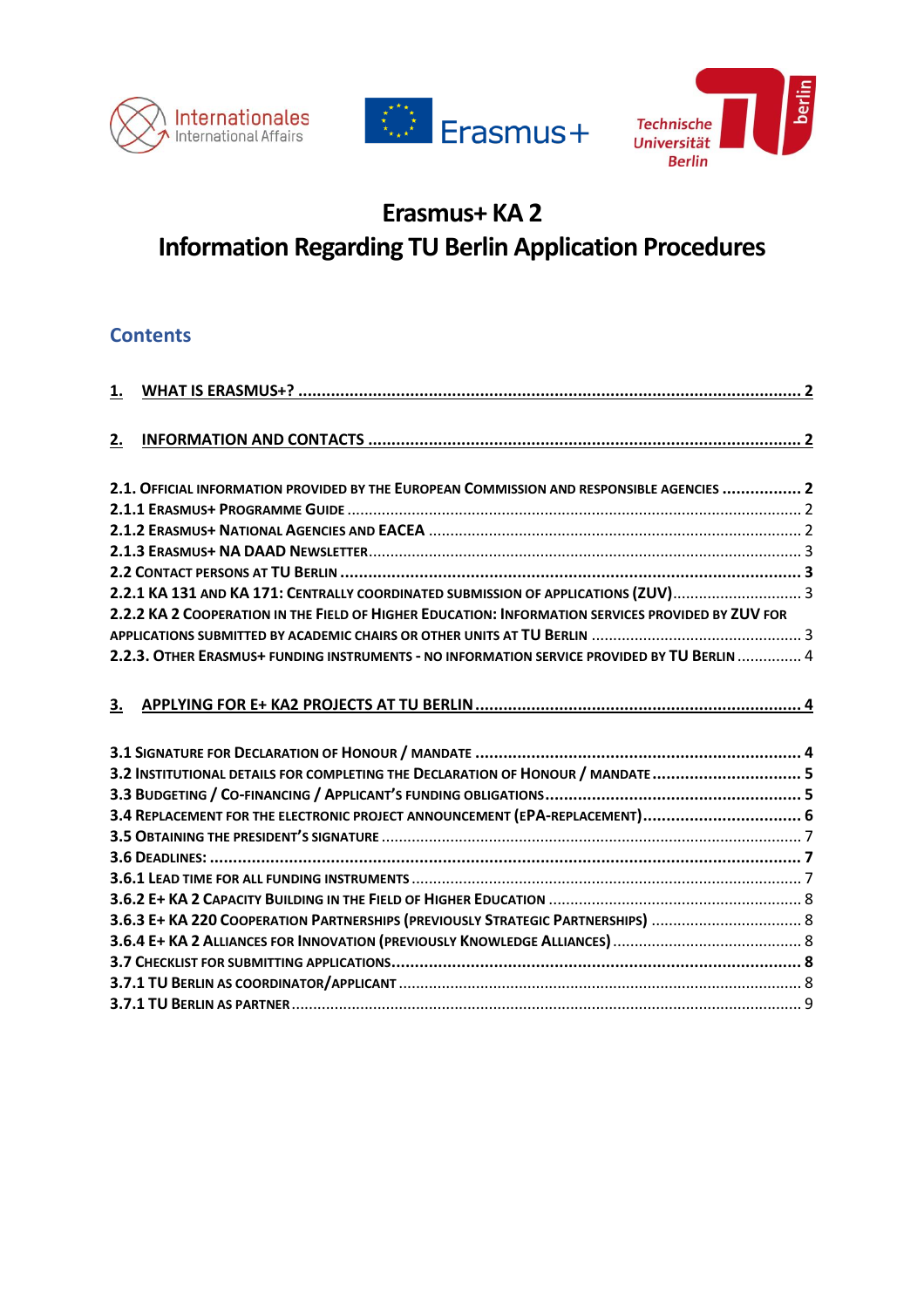# <span id="page-1-0"></span>**1. WHAT IS ERASMUS+?**

Erasmus+ is the European Union's current program for education, training, youth, and sport  $(2021 - 2027)$ .

Erasmus+ brings together previous EU programs for life-long learning, training, youth, and sport as well as European higher education cooperation programs. Erasmus+ consists of three Key Actions (KAs) as well as other funding programs:

- KA 1 Learning Mobility of Individuals
- KA 2 Cooperation among Organisations and Institutions
- KA 3 Support to Policy Development and Cooperation
- Jean Monnet Actions

# <span id="page-1-1"></span>**2. INFORMATION AND CONTACTS**

# <span id="page-1-2"></span>**2.1. Official information provided by the European Commission and responsible agencies**

### <span id="page-1-3"></span>**2.1.1 Erasmus+ Programme Guide**

Key information concerning Erasmus+ is provided by the [Erasmus+ Programme](https://erasmus-plus.ec.europa.eu/programme-guide/erasmusplus-programme-guide) Guide. This includes detailed information about all offers supported by Erasmus+ in the current round of calls.

<https://erasmus-plus.ec.europa.eu/programme-guide/erasmusplus-programme-guide>

All applicants are strongly advised to read the relevant section of the **Erasmus+ Programme** [Guide](https://erasmus-plus.ec.europa.eu/programme-guide/erasmusplus-programme-guide) and take advantage of the information and guidance services provided by the respective [National Agencies](https://www.erasmusplus.de/) and the [EACEA!](https://eacea.ec.europa.eu/erasmus-plus)

### <span id="page-1-4"></span>**2.1.2 Erasmus+ National Agencies and EACEA**

In Germany, there are four Erasmus+ National Agencies providing guidance, assisting with the submission of applications and supporting project management for different educational areas.

- EU cooperation in higher education [NA within the DAAD:](http://eu.daad.de/) [http://eu.daad.de](http://eu.daad.de/)
- Education for Europe Federal Institute for Education and Training (BIBB) [NA BIBB:](http://www.na-bibb.de/) [www.na-bibb.de](http://www.na-bibb.de/)
- EU programs in the schools sector: [NA PAD: www.kmk-pad.org](http://www.kmk-pad.org/)
- Erasmus+ Youth in Action [NA JFE: www.jugendfuereuropa.de](http://www.jugendfuereuropa.de/)
- Website of the [German National Agencies:](https://www.erasmusplus.de/) https://www.erasmusplus.de/

Applications for a number of funding instruments must be submitted directly via the EACEA, the central agency of the European Union in Brussels. This is the case for E+ KA2 Capacity Building in the field of Higher Education and E+ KA2 Alliances for Innovation (previously Knowledge Alliances). However, the German National Agencies also offer some guidance for these funding instruments.

• [EACEA](https://eacea.ec.europa.eu/erasmus-plus) website:<https://eacea.ec.europa.eu/erasmus-plus>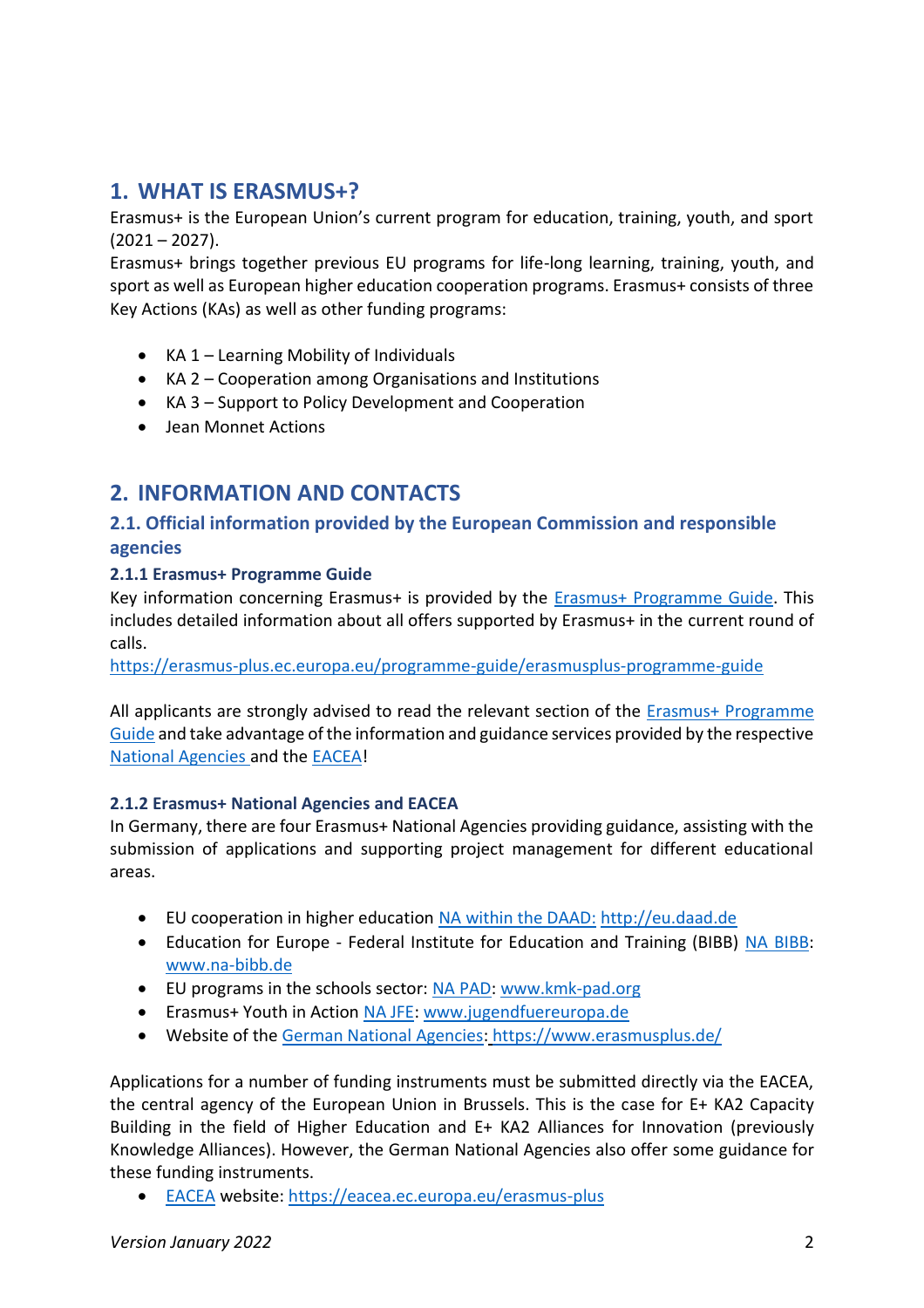### <span id="page-2-0"></span>**2.1.3 Erasmus+ NA DAAD Newsletter**

The [Erasmus+ Newsletter](https://eu.daad.de/service/medien-und-publikationen/erasmus-plus-newsletter/de/) is sent out every month. It provides current information about Erasmus+ and its programs as well as news about European higher education policy and developments.

<https://eu.daad.de/service/medien-und-publikationen/erasmus-plus-newsletter/de/>

### <span id="page-2-1"></span>**2.2 Contact persons at TU Berlin**

In principle, academic chairs and other units within TU Berlin can apply for all Key Actions and funding instruments. The nature of the project determines which program/educational area to apply to. Of particular relevance to TU Berlin are KA1 and KA2 in the field of higher education (NA DAAD and EACEA).

Depending on the Key Action, coordination of the application will either be conducted 1) centrally by the Central University Administration (ZUV) or 2) de-centrally by the academic chair or specific TUB unit. The ZUV also provides an information service on the basis of the most relevant guidelines for applications submitted de-centrally.

### <span id="page-2-2"></span>**2.2.1 KA 131 and KA 171: Centrally coordinated submission of applications (ZUV)**

Submission of applications for most KA1 funding instruments is coordinated centrally by units of the Central University Administration (ZUV). Academic chairs or degree programs may not apply directly for these funding instruments. If you would like to apply for one of these instruments, please contact the relevant section:

### **KA 131 – Mobility in Higher Education with Programme Countries<sup>1</sup>**

Department of International Affairs - Student Mobility and International Students Amelie Krüger: amelie.krueger@tu-berlin.de

### **KA 131 – Mobility in Higher Education with Programme Countries – Internships**

Department I - Career Service Katja Glaeske: katja.glaeske@tu-berlin.de

### **KA 171 – Mobility in Higher Education with Partner Countries<sup>2</sup>**

Department of International Affairs - International Projects Patricia Szendro Terán: ip@international.tu-berlin.de

### <span id="page-2-3"></span>**2.2.2 KA 2 Cooperation in the Field of Higher Education: Information services provided by ZUV for applications submitted by academic chairs or other units at TU Berlin**

### **KA 2 European Universities**

 $\overline{a}$ 

<sup>&</sup>lt;sup>1</sup> Programme Countries are EU member states and Third Countries associated to the Erasmus+ Programme: Iceland, Liechtenstein, North Macedonia, Norway, Serbia, Turkey. A small percentage of mobilities with Partner Countries can be funded under KA 131.

<sup>&</sup>lt;sup>2</sup> Partner Countries are Third Countries not associated to the Erasmus+ Programme.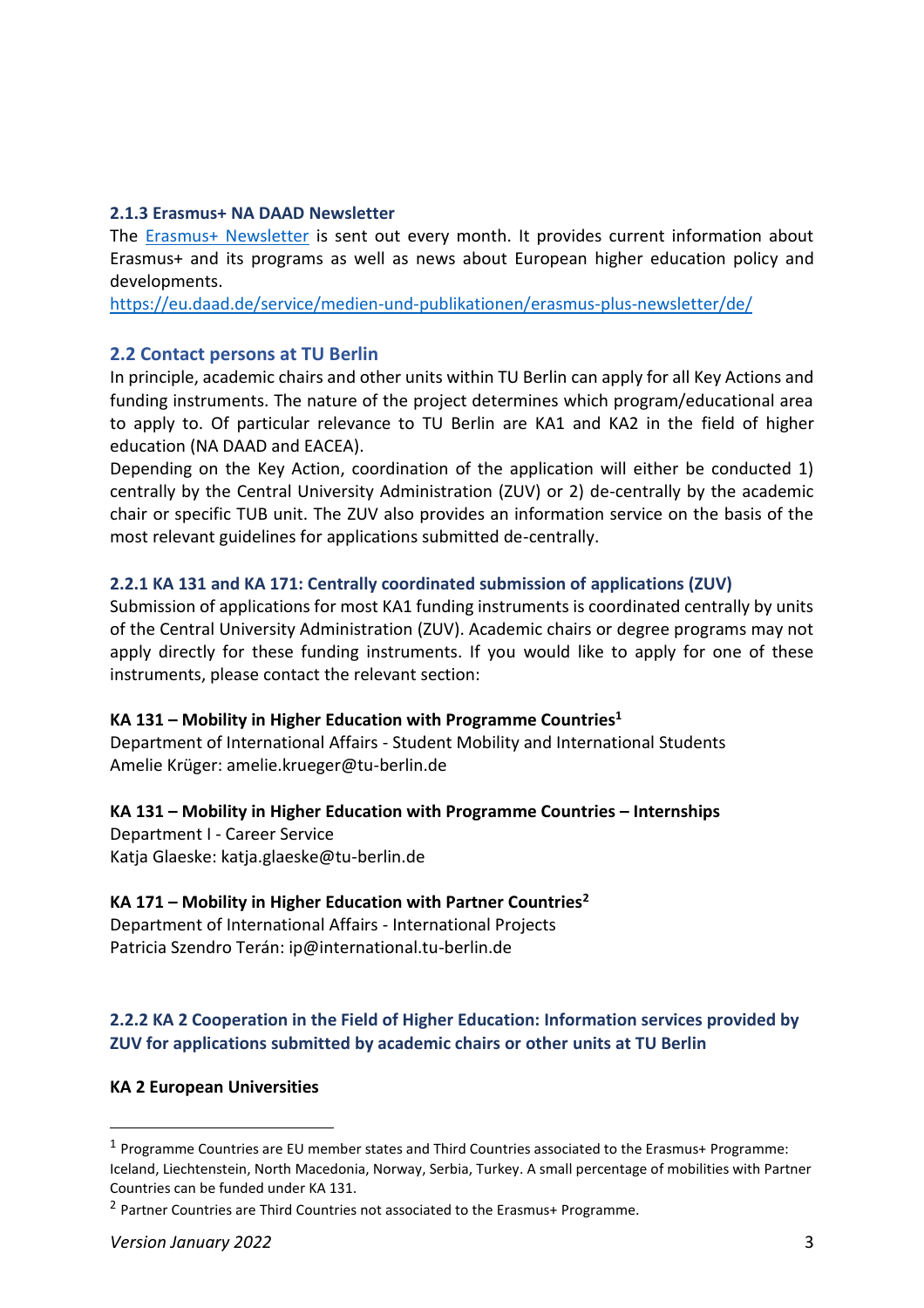TU Berlin coordinates the European University Alliance **ENHANCE** funded under KA 2. Since any university can only be member in one European University Alliance, no further applications are possible.

### **KA 2 in the Field of Higher Education**

International Projects provides interested academic chairs with information about the three most relevant KA2 funding instruments for TU Berlin in the area of cooperation in higher education:

- **KA 220 Cooperation Partnerships (previously Strategic Partnerships)**
- **KA 2 Alliances for Innovation (previously Knowledge Alliances)**
- **KA 2 Capacity Building in the Field of Higher Education**

Applications should be submitted via the academic chair or other unit at TU Berlin. All applicants are strongly advised to read the relevant section of th[e Erasmus+ Programme](https://ec.europa.eu/programmes/erasmus-plus/resources/programme-guide_en) Guide and take advantage of the information and guidance services provided by [NA DAAD.](http://eu.daad.de/)

### **Your contact persons in International Projects**

Jella Hauß (-28680) Sandra Hornoff (-21560) Patricia Szendro Terán (-26556) Max Vidal Carranza (-20051) [ip@international.tu-berlin.de](mailto:ip@international.tu-berlin.de)

### **KA 2 Erasmus Mundus Joint Master Degrees (Erasmus Mundus Lot 1)**

Applications for this program should be submitted directly via the degree program. When applying, please liaise with IB Examinations (Jana Weber: jana.weber@tu-berlin.de) and inform Student Mobility and International Students (Amelie Krüger: amelie.krueger@tuberlin.de).

Signatures for Declarations of Honour / mandates for KA2 applications submitted de-centrally have to be obtained via International Projects. Please also refer to the relevant information in section 3 of these guidelines.

### <span id="page-3-0"></span>**2.2.3. Other Erasmus+ funding instruments - no information service provided by TU Berlin**

No information service is provided for Erasmus+ funding instruments not referred to in 2.2.1 and 2.2.2. This includes instruments which are not primarily intended for the funding of higher education. Please contact the relevant [National Agencies](https://www.erasmusplus.de/) or the [EACEA.](https://eacea.ec.europa.eu/erasmus-plus)

# <span id="page-3-1"></span>**3. APPLYING FOR E+ KA2 PROJECTS AT TU BERLIN**

### <span id="page-3-2"></span>**3.1 Signature for Declaration of Honour / mandate**

In general, Erasmus+ projects are consortial projects. TU Berlin can either have the role of coordinator (with responsibility for submitting the application) or partner. Either a Declaration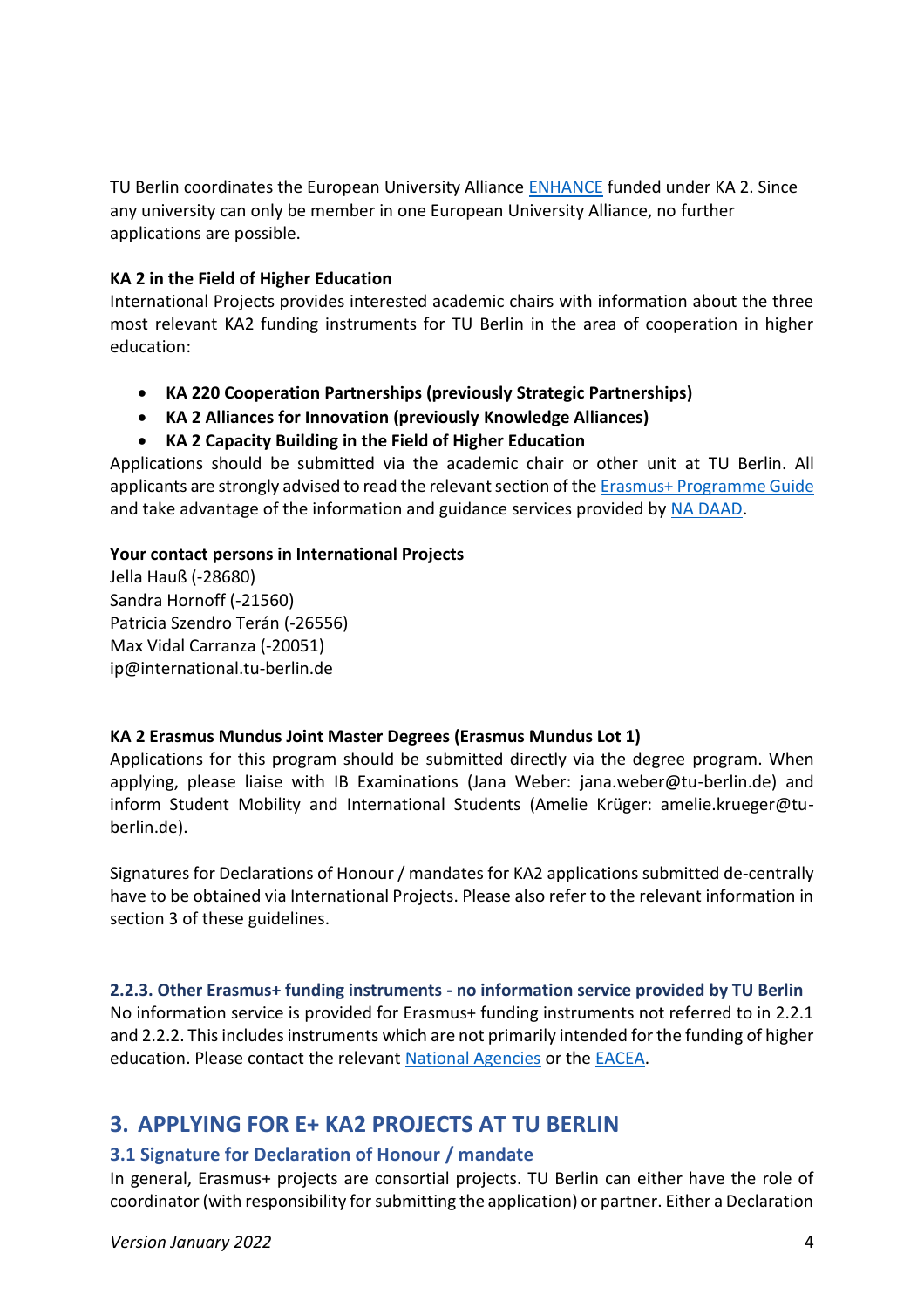of Honour (TU Berlin = coordinator) or a mandate (TU Berlin = partner) must be signed by the president of TU Berlin in his capacity as legal representative of the University. The president's signature can only be obtained via the International Projects section of the Department of International Affairs.

### <span id="page-4-0"></span>**3.2 Institutional details for completing the Declaration of Honour / mandate**

Please use the details provided below when completing the application form and when drafting the Declaration of Honour / mandate, or forward them to the project coordinator. Generally you need to provide the following information when completing a Declaration of Honour / mandate. The exact information and the form in which this needs to be provided can vary slightly from funding instrument to funding instrument. Under no circumstances should you use your own PIC or OID numbers for your projects. Please only use the official TU Berlin numbers provided below.

- **Full official name of the future beneficiary:** Technische Universität Berlin, Germany
- **Acronym:** TUB
- **Full official address:** Straße des 17. Juni 135, 10623 Berlin, Germany
- **Official legal status or form:** public university
- **Official registration no.:** n/a
- **Legal representative:** Prof. Dr. Christian Thomsen, President
- **VAT-number:** DE811231089:
- **TU Berlin PIC number:** 999986678 (for funding instruments applied for via the EACEA, e.g. KA2 Capacity-Building Projects, KA 2 Alliances for Innovation)
- **TU Berlin OID number:** E10209450: (for funding instruments applied for via National Agencies, e.g. KA2 220 Cooperation Partnerships)

In order to provide information about TU Berlin in your application, you usually need a **list of EU-funded projects from the last 3-4 years.** This information will be available from International Projects. Please submit a brief request to: ip@international.tu.berlin.de

### <span id="page-4-1"></span>**3.3 Budgeting / Co-financing / Applicant's funding obligations**

Erasmus+ projects are usually co-funded projects. It is expected that the partners bear a part of the costs from their own budgets or additionally acquired funds.

In cases where TUB is the applicant institution /coordinator, the following points need to be observed when drafting a budget:

• Please check if an external audit or any other measures requiring payment are mandatory and budget for these accordingly. Where appropriate, inquire with the relevant agency to find out if an audit is mandatory. The costs for the audit are a EUR 1,000 basic payment plus an additional 0.4% of the direct costs of the project (staff, travel, equipment etc.).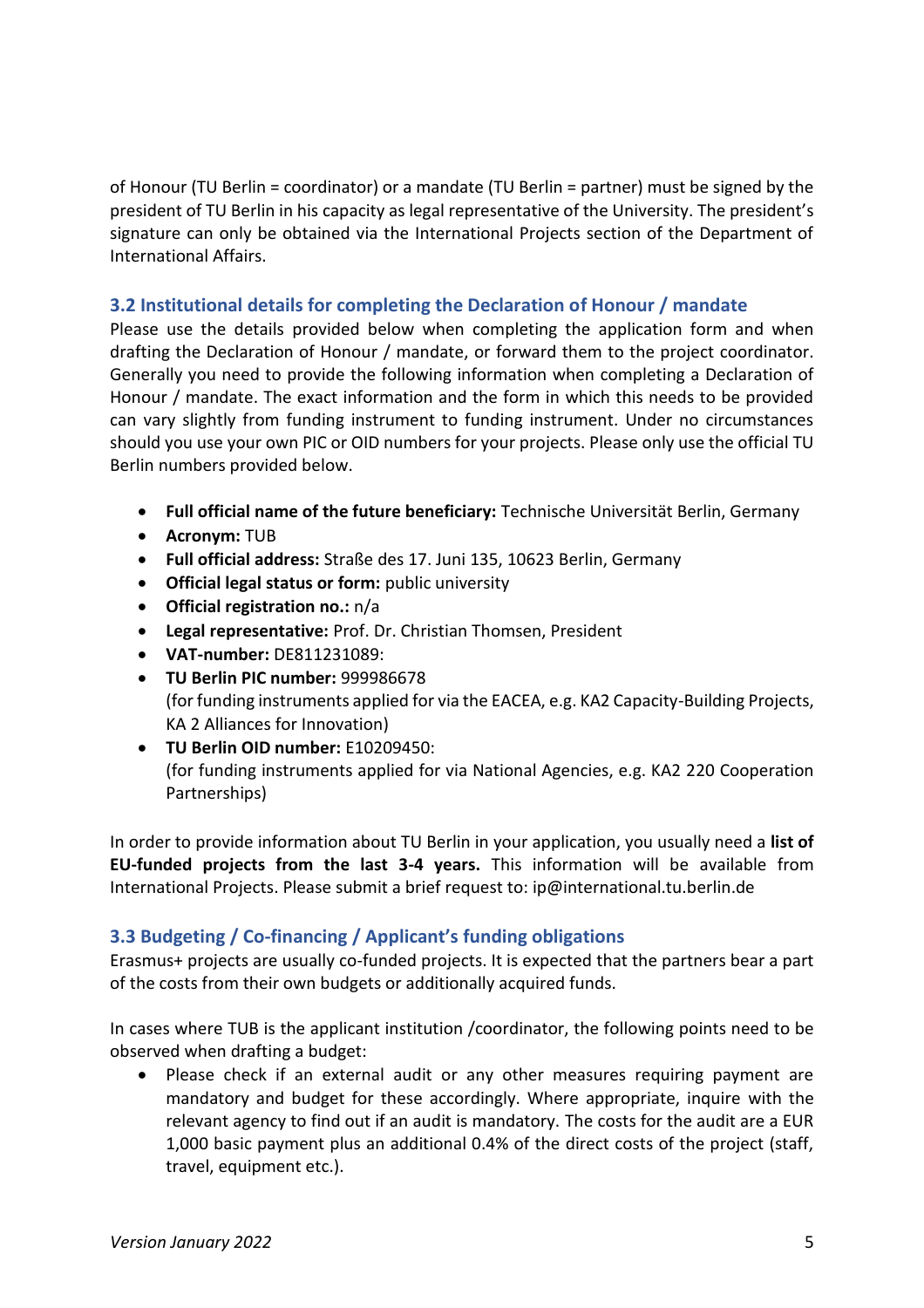- Please note the specific regulations that apply to individual funding instruments, particularly regarding the use of subcontractors and applying for equipment. It is often the case that individual budget categories may not exceed a specific proportion of the overall budget (e.g. 10% maximum for subcontracting) or that funding is not available to all partners for the acquisition of equipment.
- Please also check to see if overhead costs can be applied for within the funding instrument. If yes, then you should apply for the maximum sum available.
- As a rule, it is not possible to apply retroactively for additional funding once your application has been approved. The academic chair or other unit which submitted the application is responsible for any costs not covered by the funding.

Before the electronic project announcement (ePA) replacement form (cf. 3.4) is submitted, the following points should be checked by the applicant:

- When do costs arise from the project for the faculty / TU Berlin and how high are these costs likely to be?
- Is co-financing guaranteed?
- Are there any long-term liabilities (particularly those of a structural nature)?
- Is the requested budget complete and realistic? Does the budget comply with all the funding instrument's regulations?

# <span id="page-5-0"></span>**3.4 Replacement for the electronic project announcement (ePA-replacement)**

The president's signing of the Declaration of Honour / mandate is conditional upon submission of a long-track [electronic project announcement \(ePA\)](https://epa.zuv.tu-berlin.de/epa/) (co-signed by the dean and the managing director (GD): [https://epa.zuv.tu-berlin.de/epa/.](https://epa.zuv.tu-berlin.de/epa/) Since it is currently not possible to submit an ePA via the electronic tool, the TU Berlin project lead with an assigned cost center (Kostenstelleninhaber\*in) needs to send the form **[ePA-replacement](https://www.naturwissenschaften.tu-berlin.de/fileadmin/f2_internationalesfak2/ePA-ERSATZ_EPlus.docx)** long-track per email to International Projects (ip@international.tu-berlin.de).

Please fill in the form **[ePA-replacement](https://www.naturwissenschaften.tu-berlin.de/fileadmin/f2_internationalesfak2/ePA-ERSATZ_EPlus.docx)** completely and pay particular attention to the following aspects:

- Long and short version of the title have been filled in and correspond to the title in the Declaration of Honour / the mandate.
- The field (other) project leads contains a member of TU Berlin with an assigned cost center (Kostenstelleninhaber\*in)
- In the field donor (Mittelgeber) fill in "EU".
- In the calculation overview please fill in the amounts budgeted for TU Berlin in the respective categories (both if TU Berlin is coordinator or partner in the project).
- In addition to the calculation overview you have to attach a detailed budget overview. If TU Berlin is a partner, it is sufficient to just upload TU Berlin's share. If TU Berlin is coordinator, the entire project budget is required.
- The ePA-replacement must expressly state, in the "additional application information" field,
	- a) that the chair / faculty / unit submitting the application will assume any additional or life-cycle costs which may arise. Without this explicit declaration concerning the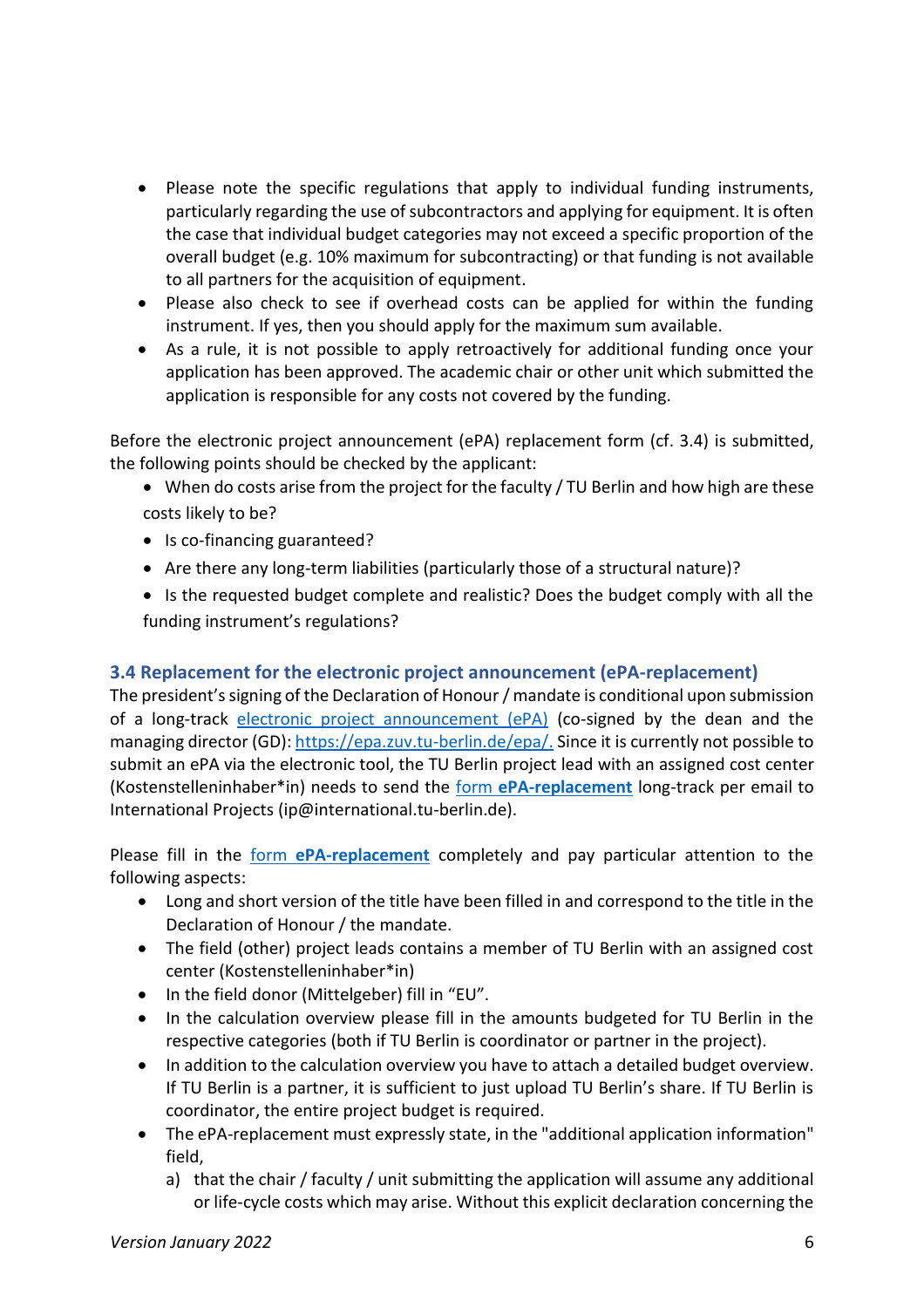bearing of additional or life-cycle costs, the Declaration of Honour / mandate for the project cannot be signed.

### **Suggested wording:**

"The budget has been checked by the applicant in terms of its completeness and feasibility. Should it emerge during the course of the project that additional resources are required, these shall be provided by the chair / faculty etc. which submitted the application. The chair / faculty etc. shall additionally bear any lifecycle costs connected with the project."

b) That the employment period of the project lead with an assigned cost center (kostenstelleninhabende\*r Projektkoordinator\*in) covers the entire project duration.

The ePA-replacement is submitted to International Projects exclusively for Erasmus+ projects. For all other applications and general questions concerning the ePA and ePA-replacement please contact the respective financial administrator in the EU Office (für EU-funded projects) or the Research Promotion Section (for all other application) of the Research and Technology Transfer Department (Department V).

### <span id="page-6-0"></span>**3.5 Obtaining the president's signature**

- The applicant prepares the application;
- The applicant submits an electronic project announcement replacement (ePAreplacement) via email long-track to the respective instances (for faculties: GD/Dean) to obtain their approval in writing;
- The applicant submits the ePA-replacement and the written approval by GD/Dean or their equivalent via email to International Projects;
- The applicant submits the drafted Declaration of Honour (TUB = applicant) or mandate (TUB = partner) to International Projects;
- International Projects checks that the ePA-replacement is complete;
- International Projects requests the president to sign the Declaration of Honour (TUB = applicant) or mandate (TUB= partner) and returns the signed documents both as a scan and originals to the applicant.

### **Please note: Only one appointment is scheduled per funding instrument for obtaining the president's signature. It is therefore essential to keep to the deadlines below!**

### <span id="page-6-1"></span>**3.6 Deadlines:**

### <span id="page-6-2"></span>**3.6.1 Lead time for all funding instruments**

The following stages must be completed **14 days prior to the application submission deadline**:

- Electronic project announcement replacements (ePA-replacements) submitted by long-track must be received by International Projects (please note the sequence of signatories for your faculty / unit and schedule sufficient time for this process).
- The completed Declaration of Honour or mandate must be received by International Projects.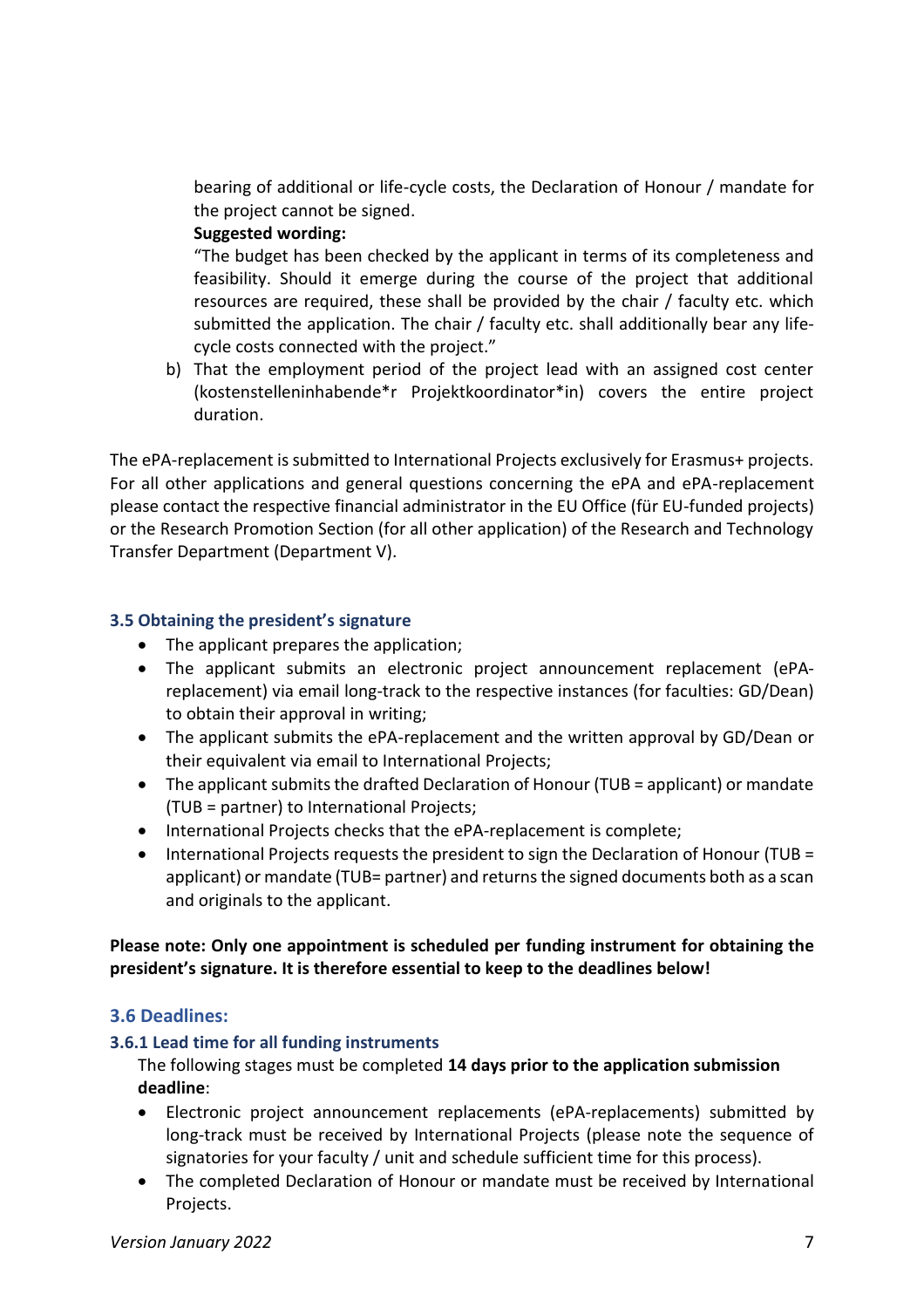### <span id="page-7-0"></span>**3.6.2 E+ KA 2 Capacity Building in the Field of Higher Education**

• **Thursday, 3 February 2022:** Electronic project announcement replacements (ePAreplacements) submitted by long-track must be received by International Projects (please note the sequence of signatories for your faculty / institute and schedule sufficient time for this process).

The completed Declaration of Honour or mandate must also be received by International Projects by this date.

• **Thursday, 17 February 2022, 17:00 Brusselstime**: Online application must be received by the EACEA

### <span id="page-7-1"></span>**3.6.3 E+ KA 220 Cooperation Partnerships (previously Strategic Partnerships)**

• **Wednesday, 9 March 2022:** Electronic project announcement replacements (ePAreplacements) submitted by long-track must be received by International Projects (please note the sequence of signatories for your faculty / institute and schedule sufficient time for this process).

The completed Declaration of Honour or mandate must also be received by International Projects by this date.

• **Wednesday, 23 March 2022, 12:00 noon Brussels time**: Online application must be received by the German National Agency NA DAAD.

### <span id="page-7-2"></span>**3.6.4 E+ KA 2 Alliances for Innovation (previously Knowledge Alliances)**

• **Thursday, 1 September 2022:** Electronic project announcement replacements (ePAreplacements) submitted by long-track must be received by International Projects (please note the sequence of signatories for your faculty / institute and schedule sufficient time for this process).

The completed Declaration of Honour or mandate must also be received by International Projects by this date.

• **Thursday, 15 September 2022, 17:00 Brussels time**: Online application must be received by the EACEA.

# <span id="page-7-3"></span>**3.7 Checklist for submitting applications**

### <span id="page-7-4"></span>**3.7.1 TU Berlin as coordinator/applicant**

- Check to see if applications for the funding instrument you are applying for have to be submitted via one of the German National Agencies or via the EACEA.
- To submit your application you require a [personal EU-Login account:](https://webgate.ec.europa.eu/cas/login?loginRequestId=ECAS_LR-48687499-1l5UdAWpljPy52zlGkqX9eG4IzODs1v3YW6zzVsY3gCw4h35QwWwPe1329UGpzaH84EVhQC1hthDxDa0d5MSn6w-jpJZscgsw0KqCEzyqc8H5n-zOKs3BWrNV1qzLjcliNHWhuu6uefkH4MfVtxcOjY4Sum) <https://webgate.ec.europa.eu/cas/login>
- When applying via the EACEA:
	- o Submit your application via the [funding and tender opportunities](https://ec.europa.eu/info/funding-tenders/opportunities/portal/screen/home) portal: https://ec.europa.eu/info/fundingtenders/opportunities/portal/screen/home
	- o Your application must always include **the official TU Berlin PIC code: 999986678**.
- When applying via a National Agency: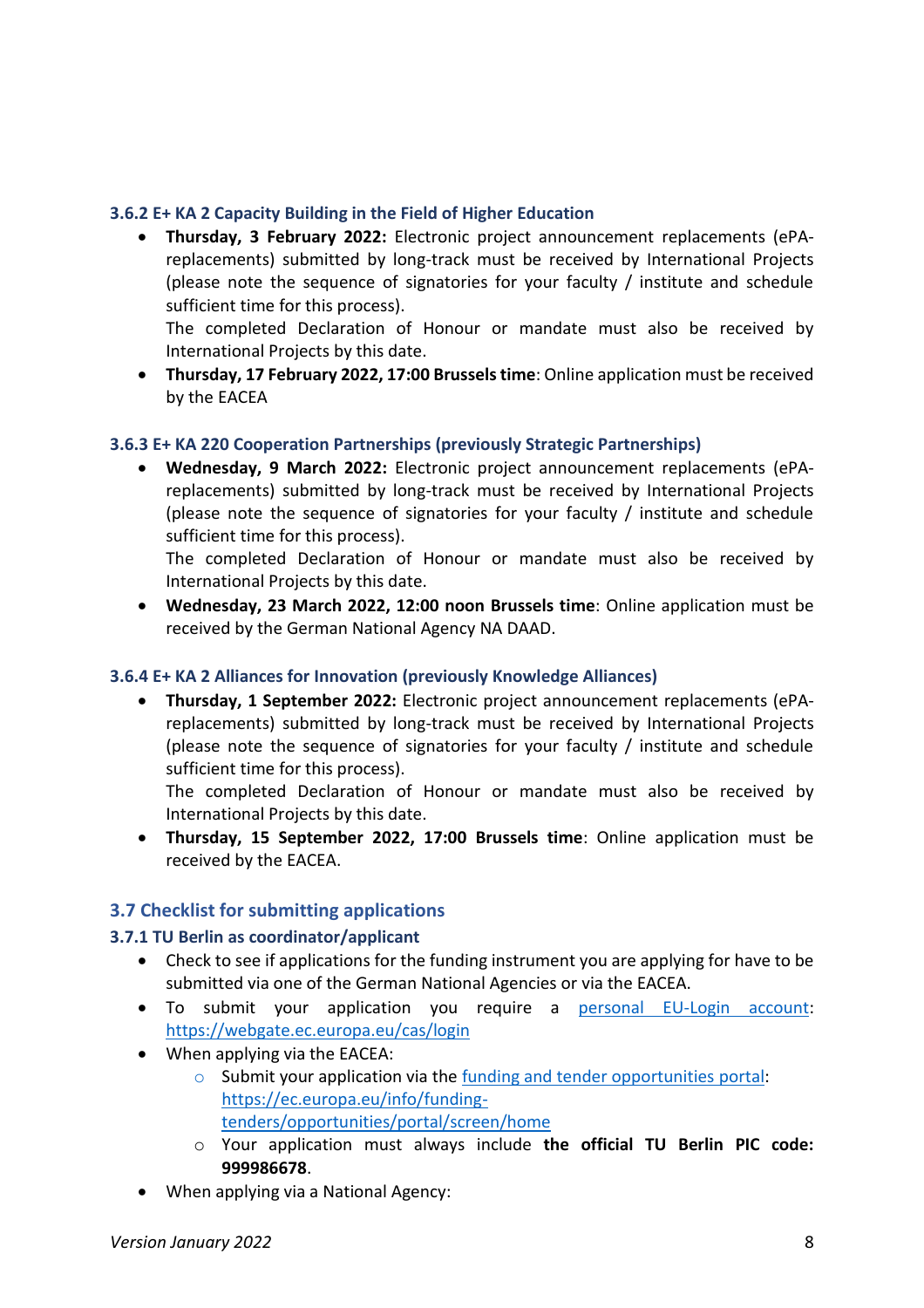- o Submit your application via the [Erasmus+ and European Solidarity Corps](https://webgate.ec.europa.eu/erasmus-esc/organisation-registration/screen/home)  [platform:](https://webgate.ec.europa.eu/erasmus-esc/organisation-registration/screen/home) [https://webgate.ec.europa.eu/erasmus-esc/organisation](https://webgate.ec.europa.eu/erasmus-esc/organisation-registration/screen/home)[registration/screen/home](https://webgate.ec.europa.eu/erasmus-esc/organisation-registration/screen/home)
- o Your application must always include **the official TU Berlin OID code: E10209450**
- Prepare your application and plan your project budget. Please pay careful attention to the information in section 3.3 Budgeting.
- Draft the mandate in good time. Obtain the institutional details of your partners. Request your partners to obtain the signatures of their legal representatives for the mandate. For some funding instruments mandates may need to be signed by the legal representative of both the partner organization and the coordinator. The mandate bearing the signature of the partner organization should be returned to you as a scan at least 14 days prior to the application deadline.
- Ensure that you submit a long-track ePA-replacement to obtain signatures in the correct sequence; the project budget must be submitted with the ePA-replacement. The ePA-replacement must be received by International Projects at the latest 14 days before the application submission deadline. Please ensure that you comply with the correct signatory sequence for your faculty / unit and plan sufficient time for obtaining signatures.
- You must ensure that the Declaration of Honour / mandate reaches International Projects at least 14 days before the application deadline.
- Both a scan and the original of the Declaration of Honour / mandate will be sent to you once signed. Generally, this will be several days before the application deadline.
- Submit your application via the appropriate portal, ensuring that you do so before the deadline. The Declaration of Honour and mandates should be attached as uploads with your application.
- International Projects looks forward to receiving your completed application.

# <span id="page-8-0"></span>**3.7.1 TU Berlin as partner**

- Inform the project coordinator in good time that TU-internal procedures for obtaining the legal representative's signature for a mandate require about 21 days.
- Forward TU Berlin's institutional details to the project coordinator so that they can complete the application and the mandate.
- Request a preliminary budget (or if possible a complete budget) and the mandate in good time (at least 21 days before the application deadline, depending on the ePA signatory sequence for your unit). For funding instruments which require the mandate to be signed by both the coordinator and the partner, the mandate should ideally already bear the signature of the legal representative of the coordinator. A scan is sufficient.
- Ensure that you submit a long-track ePA-replacement to obtain signatures in the correct sequence. The project budget must be submitted with the ePA-replacement. The ePA-replacement must be received by International Projects at the latest 14 days before the application submission deadline. Please ensure that you comply with the